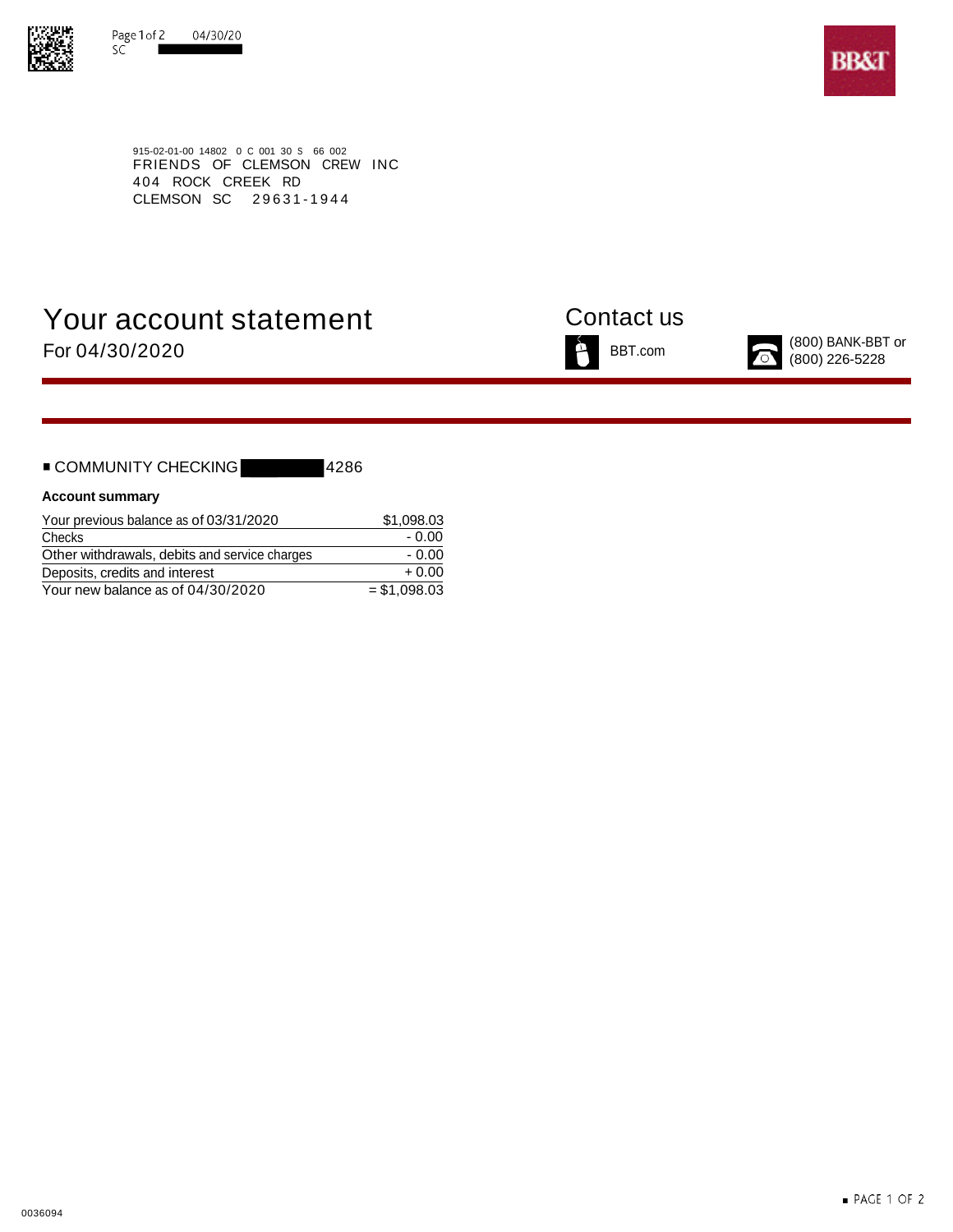

# Questions, comments or errors?

account, please call us at 1-800-BANK BBT (1-800-226-5228) 24 hours a day, 7 days midnight ET. You may also contact your local BB&T financial center. To locate a BB&T financial center in your area, please visit BBT.com. The state of the state of the state of the state of the state of the state of the state of the state of the state of the state of the state of the state of the stat

### **Electronic fund transfers (For Consumer Accounts Only. Commercial Accounts Important information about your Constant Credit Account refer to the Commercial Bank Services Agreement.)**

governing those services, which may not provide an error resolution process in all CHARGE will automatically be imposed on the account's outstanding "Average cases. Please refer to the terms and conditions for those services. daily balance." The **INTEREST CHARGE** is calculated by applying the "Daily

statement or receipt is wrong or if you need more information about a transfer on To get the "Average daily balance," we take the beginning account balance each<br>the statement or receipt IMMFDIATFLY call 1-800-226-5228 or w the statement or receipt, IMMEDIATELY call 1-800-226-5228 or write to:

Tell us as soon as you can, if you think your statement or receipt is wrong, or if you need more information about a transfer listed on the statement or receipt. We **Billing Rights Summary** must hear from you no later than sixty (60) days after we sent the FIRST statement on which the problem or error appeared. If you think your statement is incorrect, or if you need more information about a

- 
- Describe the error or transfer you are unsure of, and explain as clearly as you can your local BB&T financial center. To dispute a why you believe it is an error or why you need more information why you believe it is an error or why you need more information<br>Tell us the dollar amount of the suspected error and the following address Division
- Fell us the dollar amount of the suspected error<br>Vou tell us orally we may require that you also send us your complaint or BO Box 200

If you tell us orally, we may require that you also send us your complaint or PO Box 200<br>question in writing within ten (10) business days. We will tell you the results of our Wilson NC 27894-0200 question in writing within ten (10) business days. We will tell you the results of our Wilson NC 27894-0200<br>investigation within ten (10) business days after we hear from you, and we will We must hear from you no later tha investigation within ten (10) business days after we hear from you, and we will We must hear from you no later than sixty (60) days after we sent you the FIRST<br>correct any error promptly. If we need more time, however, we correct any error promptly. If we need more time, however, we may take up to statement on which the error or problem appeared. You may telephone us, but If or the endlowing to the more time, however, we may take up to the forty-five (45) days to investigate your complaint or questions for ATM doing so will<br>transactions made within the United States and up to pinety (90) days for new information: transactions made within the United States and up to ninety (90) days for new information:<br>accounts foreign initiated transactions and point-of-sale transactions. If we decide • Your name and account number accounts, foreign initiated transactions and point-of-sale transactions. If we decide amount you think is in error, minus a maximum of \$50. If we ask you to put your complaint in writing, and we do not receive it within ten (10) business days, we may • The dollar amount of the suspected error not re-credit your account and you will not have use of the money during the time During our investigation process, you are not responsible for paying any amount in

Tell us AT ONCE if you believe your access device has been lost or stolen, or delinquent or take any action to collect the amount in question. someone may have electronically transferred money from your account without your permission, or someone has used information from a check to conduct an **Mail-in deposits** unauthorized electronic fund transfer. If you tell us within two (2) business days If you wish to mail a deposit, please send a deposit ticket and check to your local after vou learn of the loss or theft of your access dev after you learn of the loss or theft of your access device or the unauthorized BB&T financial center. Visit l<br>transaction, you can lose no more than \$50 if someone makes electronic transfers you. Please do not send cash. transaction, you can lose no more than \$50 if someone makes electronic transfers without your permission.

of your access device or the unauthorized transaction, and we can prove we could call BB&T Phone24 at 1-800-BANK BBT (1-800-226-5228).

For general questions/comments or to report errors about your statement or have stopped someone from making electronic transfers without your permission if account please call us at 1-800-BANK BBT (1-800-226-5228) 24 hours a week. BB&T Care Center Associates are available to assist you from 6 a.m. until shows transfers you did not make, tell us at once. If you do not tell us within sixty<br>midnight FT You may also contact your local BB&T finan taking the money if you had told us in time.

Services such as Bill Payments and Zelle® are subject to the terms and conditions Once advances are made from your Constant Credit Account, an INTEREST periodic rate" to the 'Average daily balance" of your account (including current In case of errors or questions about your electronic fund transfers, if you think your transactions) and multiplying this figure by the number of days in the billing cycle.<br>Statement or receipt is wrong or if you need more Fraud Management last unpaid **INTEREST CHARGE**. This gives us the daily balance. Then we add all of P.O. Box 1014 the daily balances for the billing cycle and divide the total by the number of days in Charlotte, NC 28201 **the billing cycle.** This gives us the 'Average daily balance."

Tell us your name and deposit account number (if any)<br>Constant Credit transaction on your statement, please call 1-800-BANK BBT or visit • Constant Credit transaction on your statement, please call 1-800-BANK BBT or visit

- 
- 
- 

- 
- to do this, we will re-credit your account within ten (10) business days for the Describe the error or transfer you are unsure about, and explain in detail why<br>amount you think is in error, minus a maximum of \$50. If we
	-

it takes us to complete our investigation. The statement of the statement that are question; you are, however, obligated to pay the items on your statement that are not in question. While we investigate your question, we cannot report you as

### **Change of address**

If you do NOT tell us within two (2) business days after you learn of the loss or theft If you need to change your address, please visit your local BB&T financial center or

|                  | <b>How to Reconcile Your Account</b>                                                                                           |              |        | <b>Outstanding Checks and Other Debits (Section A)</b>    |        |
|------------------|--------------------------------------------------------------------------------------------------------------------------------|--------------|--------|-----------------------------------------------------------|--------|
|                  | List the new balance of your account from your latest statement here:                                                          | Date/Check # | Amount | Date/Check #                                              | Amount |
| $\overline{2}$ . | Record any outstanding debits (checks, check card purchases, ATM                                                               |              |        |                                                           |        |
|                  | withdrawals, electronic transactions, etc.) in section A. Record the                                                           |              |        |                                                           |        |
|                  | transaction date, the check number or type of debit and the debit amount.<br>Add up all of the debits, and enter the sum here: |              |        |                                                           |        |
| 3.               | Subtract the amount in Line 2 above from the amount in Line 1 above and                                                        |              |        |                                                           |        |
|                  | enter the total here:                                                                                                          |              |        |                                                           |        |
| $\overline{4}$ . | Record any outstanding credits in section B. Record the transaction date,                                                      |              |        |                                                           |        |
|                  | credit type and the credit amount. Add up all of the credits and enter the                                                     |              |        |                                                           |        |
|                  | sum here:                                                                                                                      |              |        | <b>Outstanding Deposits and Other Credits (Section B)</b> |        |
| 5.               | Add the amount in Line 4 to the amount in Line 3 to find your balance. Enter                                                   | Date/Type    | Amount | Date/Type                                                 | Amount |
|                  | the sum here. This amount should match the balance in your register.                                                           |              |        |                                                           |        |

For more information, please contact your local BB&T branch, visit BBT.com or contact us at 1-800 BANK BBT (1-800-226-5228). MEMBER FDIC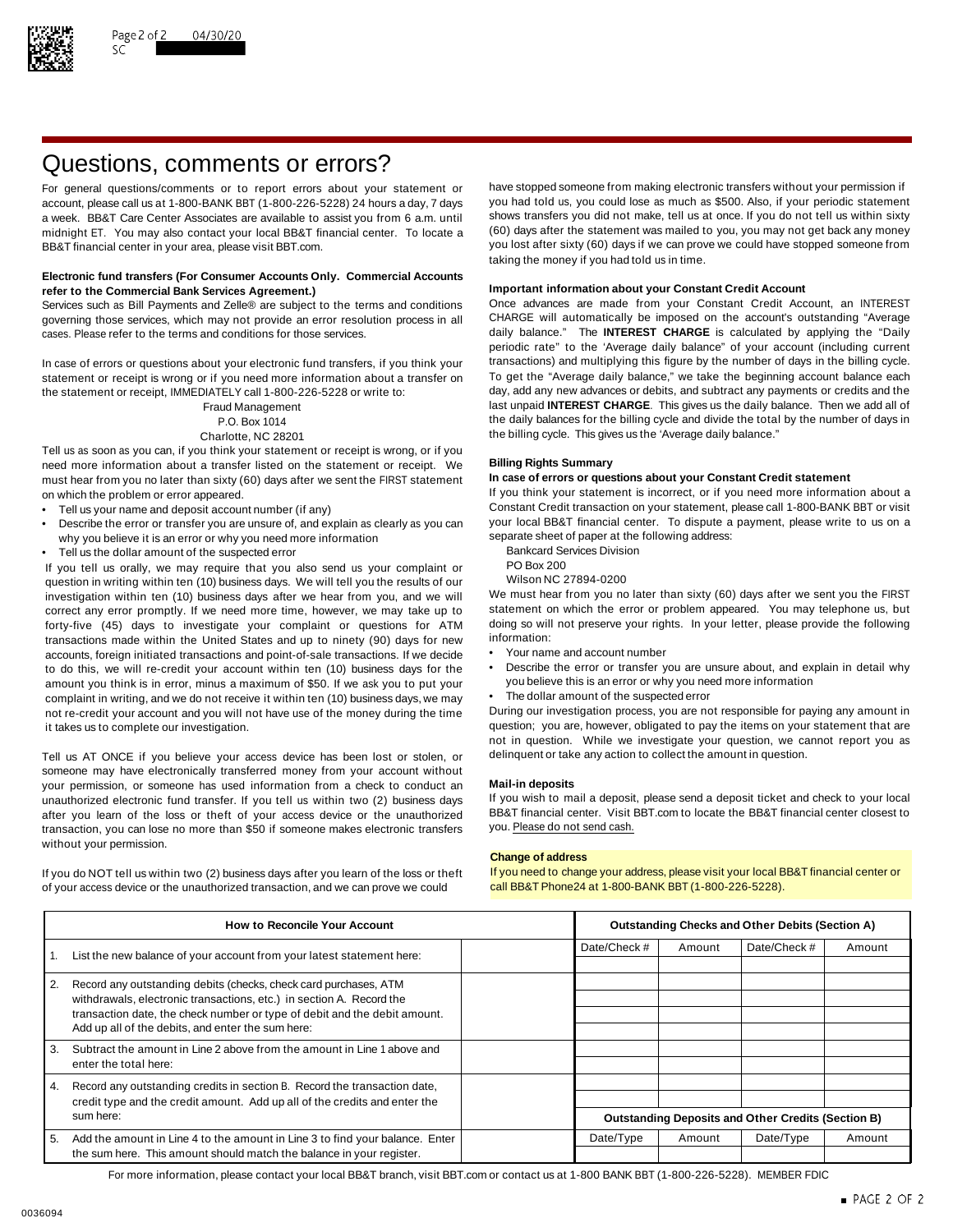

PayPal ID:<br>coach.jason@friendsofclemsoncrew.org 4/1/20 - 4/30/20

## Statement for April 2020

Friends of Clemson Crew, Inc. 404 Rock Creek Rd 29631 Clemson

## Ξ Balance Summary (4/1/20 - 4/30/20)

|            | <b>Available beginning</b> | Available ending | Withheld beginning | Withheld ending |
|------------|----------------------------|------------------|--------------------|-----------------|
| <b>USD</b> | 86.57                      | 179.70           | 0.00               | 0.00            |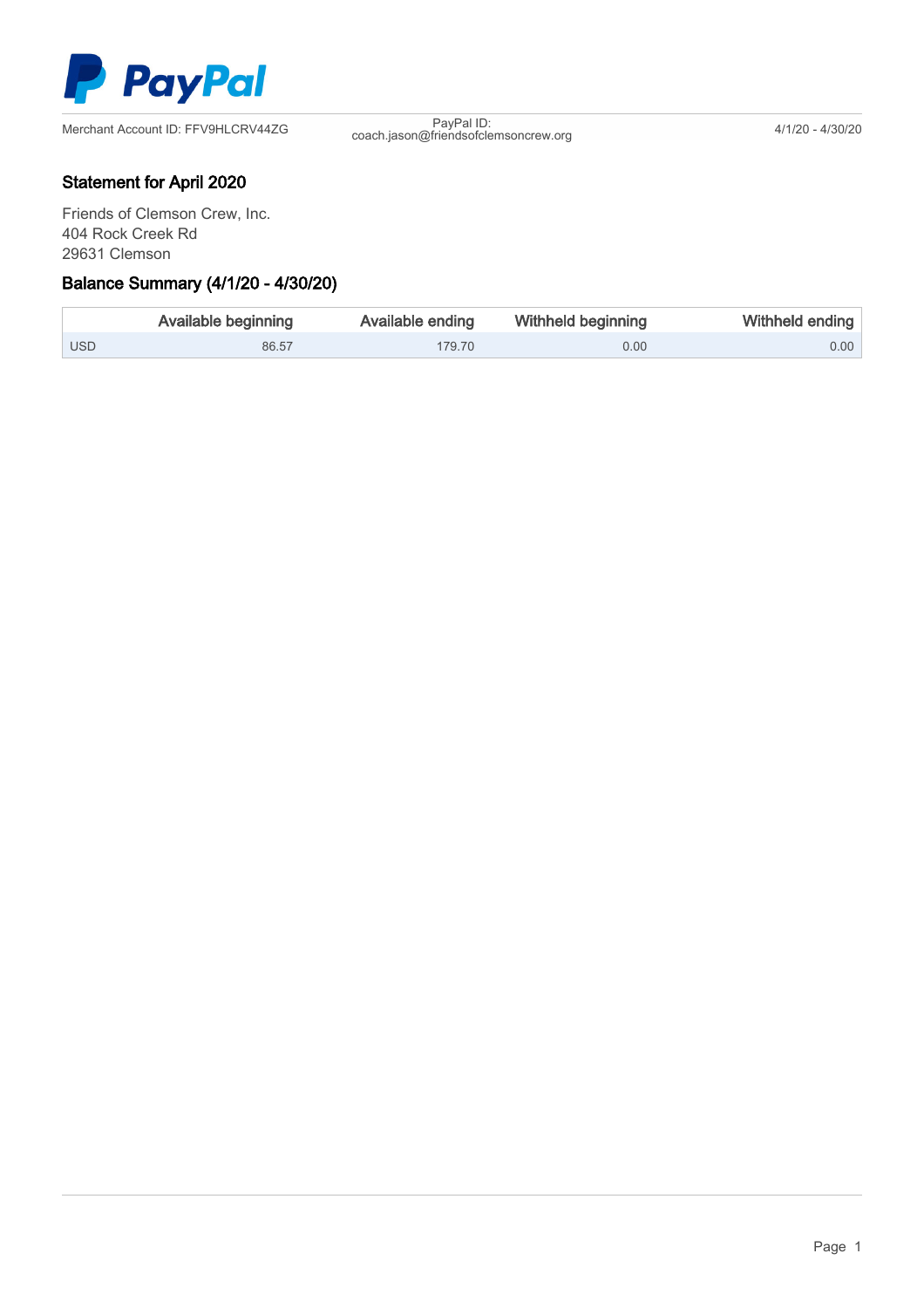

coach.jason@friendsofclemsoncrew.org 4/1/20 - 4/30/20

# Activity Summary (4/1/20 - 4/30/20)

|                                    | <b>USD</b> |
|------------------------------------|------------|
| <b>Beginning Available Balance</b> | 86.57      |
| Payments received                  | 99.20      |
| Payments sent                      | 0.00       |
| <b>Withdrawals and Debits</b>      | 0.00       |
| <b>Deposits and Credits</b>        | 0.00       |
| Fees                               | $-6.07$    |
| <b>Ending Available Balance</b>    | 179.70     |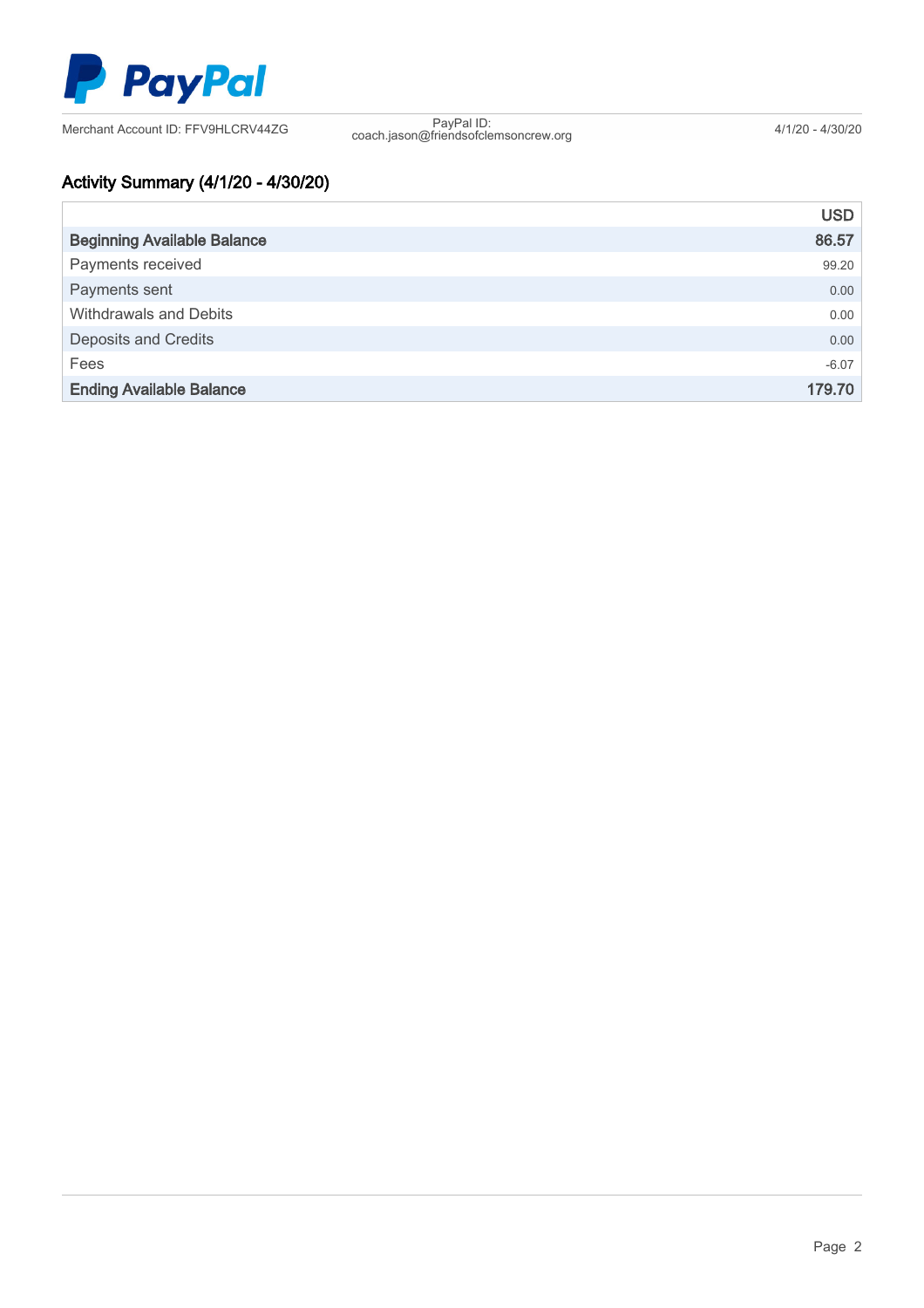

coach.jason@friendsofclemsoncrew.org 4/1/20 - 4/30/20

# Payments received

| <b>Description</b>          | <b>USD</b> |
|-----------------------------|------------|
| <b>Subscription Payment</b> | 99.20      |
| <b>Total</b>                | 99.20      |
| Fees                        |            |
| <b>Description</b>          | <b>USD</b> |
| Payment Fee                 | $-6.07$    |
| <b>Total</b>                | $-6.07$    |